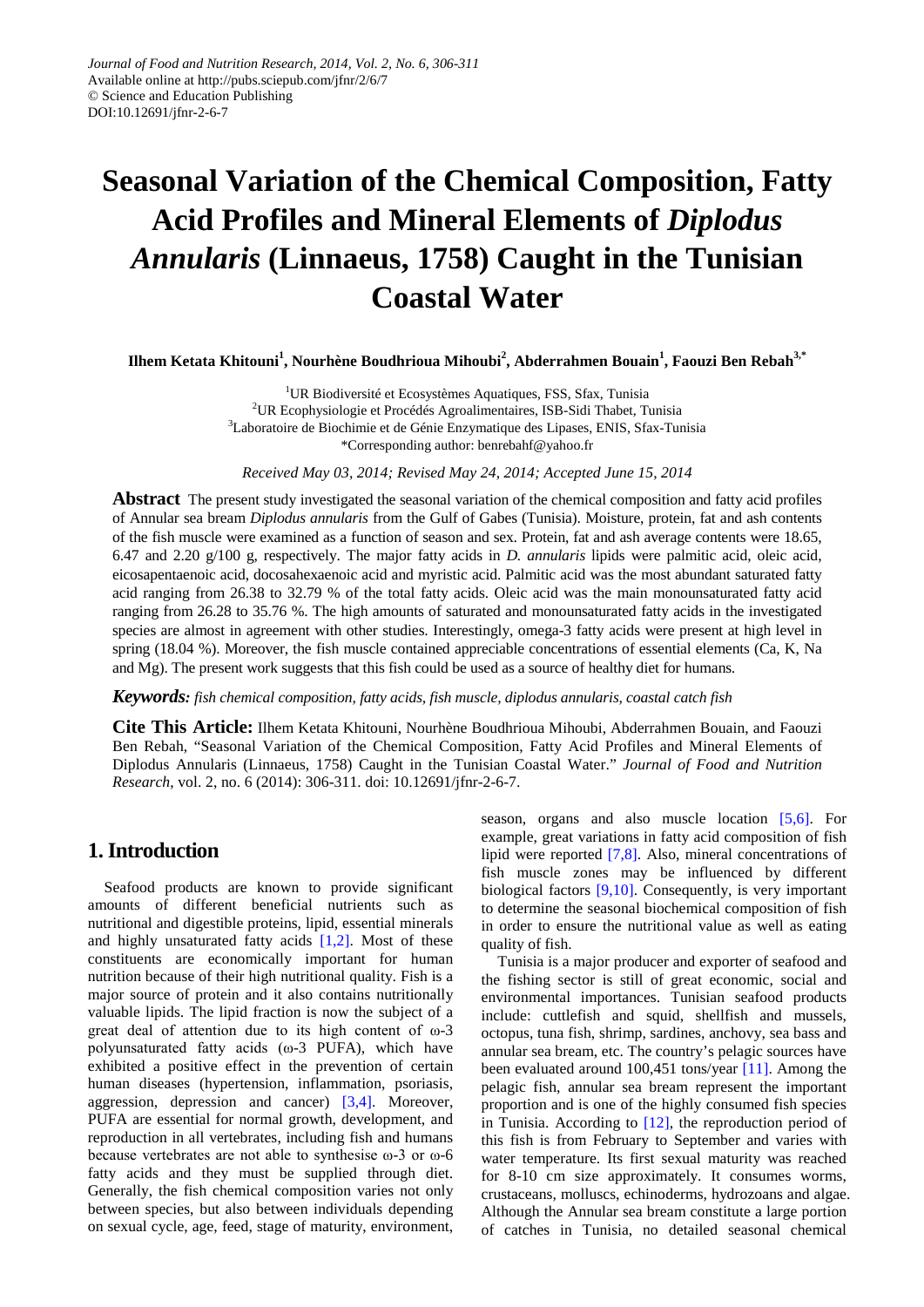composition studies of this fish are available. Thus, this study aimed to determine the seasonal variation of the chemical composition and fatty acid profiles of *Diplodus annularis* caught in Tunisian coastal water.

## **2. Materials and Methods**

*Diplodus annularis* specie was caught from Gabes gulf area (Tunisia). Females and males were analyzed separately because the species shows sexual dimorphism. Both sexes are well distinguished but there are some cases of protandric hermaphrodism. However, the sex of the fish can be determined based on the color and the appearance of the gonads: yellowish and granular form for females and white and smooth for males. Samples were obtained monthly over the year. Fishes were rapidly transported on ice to the laboratory for preparation to chemical analyses. The length  $(16-21 \text{ cm})$  and weight  $(50-100 \text{ g})$  of the whole fish were measured in order to select homogenous samples (superior to sexual maturity size). Only muscle was used to determine the chemical composition. Ten fish male and ten fish females were sampled each month. The status of sexual maturation and reproductive period of fish samples were determined macroscopically. The gonadosomatic index GSI was calculated as follows:

$$
GSI = \frac{W_g}{W_{ev}} \times 100;
$$
  
\n[where Wg : gonad weight;  
\n[Wev : eviscerated fish weight] (1)

Moisture content was repeated 10 times (for males and females) after dehydration in an oven at 105°C to a constant weight (for 48 h). For the next analysis ten dry samples were crushed by a Moulinex® blender. The fish dry powder of fish muscles was divided in 3 parts and used to determine the protein, fat and ash contents. Fat content was quantified by Soxhlet extraction, proteins by Kjeldahl procedure, and ash by incineration in a muffle furnace at  $550^{\circ}$ C [\[13\].](#page-5-5) Analyses were repeated three times and performed over the year.

Fatty acid composition was determined using Bligh and Dyer method (1959) [\[14\].](#page-5-6) A homogenized fresh sample (25 g) was extracted using chloroform/methanol/water mixture (5V/10V/5V). Fat extracts were converted into fatty acid methyl esters (FAME) by using acetylchloride and were then analyzed by gas-liquid chromatography (Perkin-Elmer 8700 chromatograph, Madrid, Spain) [\[15\].](#page-5-7) A fused silica capillary column SP-2330 (0.25 mm i.d.× 50 m, Supelco, Inc., Bellefonte, PA, USA) was employed and the temperature program was as follows: increased from 145 to 190°C at 1.0°C/min and from 190°C to 210°C at 5.0°C/min; held for 13.5 min at 210°C. The carrier gas was nitrogen at 10 psig and detection was performed with a flame ionization detector at 250°C. A programmed temperature vaporizer injector was employed in the split mode (150:1) and was heated from 45 to  $275^{\circ}$ C at 15°C/min. Peaks corresponding to FAME were identified by comparing their retention times with those of standard mixtures (Qualmix Fish, Larodan, Malmo, Sweden; FAME Mix, Supelco, Inc.). Peak areas were automatically integrated; 19:0 fatty acid was used as internal standard for quantitative purposes.

The mineral element contents (Ca, Na, Mg, Fe, Zn and K) were determined by an inductively coupled plasma optical emission spectrophotometer (ICP-OES) (Perkin– Elmer, Model 4300 DV, Norwalk, CT) [\[13\].](#page-5-5)

The energetic value (calorific value) of fish muscle was estimated by by multiplying the percentages of protein (PC) and fat (FC) contents with their respective standard factors of 4 and 9 kcal/100 g of fish sample [\[16\]](#page-5-8) using the following equation :

Energetic value =  $(4PC + 9FC)$  kcal / 100 g weight (2)

Data were subjected to Statistical analysis using SPSS software® version 11.0 (Statistical Package for Social Sciences). Values are expressed as mean ± error deviation. To determine the pertinent factors affecting the chemical contents, variance analysis was performed for moisture, protein, fat and ash contents measured in the muscle according to fish sex and size. Correlation matrixes were established between the measured variables (moisture, protein, fat and ash). Honestly significant difference (HSD) with ANOVA one factor was performed for establishing the index of significance for histograms plate. Every factor presenting  $p < 0.05$  was considered significant.

#### **3. Results**

The seasonal variations of gonadosomatic (GSI) of *D. annularis* species is presented in [Table 1.](#page-1-0) The gonadosomatic indexes present four stages of development: the stage before maturation from December to March, the maturation stage from March to Mai, the spawning period from Mai to August and the stage after ponte from September to November. The gonado-somatic indexes of *Diplodus annularis* [\(Table 1\)](#page-1-0) varies between  $0.46 \pm 0.10\%$  (in August) to 6.61  $\pm$  0.13% (in May) for males and between  $0.43 \pm 0.04\%$  (in August) to 7.70  $\pm$ 0.68% (in May) for females. The maturation of the sexual products begins in March and achieved in August.

**Table 1. Seasonal variations of the gonadosomatic index (GSI) of** *D. annularis;* **mean values ± SD**

<span id="page-1-0"></span>

|            | Male            | Female          |
|------------|-----------------|-----------------|
| Dec        | $1.09 \pm 0.34$ | $1.65 \pm 0.25$ |
| Jan        | $0.84 \pm 0.09$ | $1.76 + 0.27$   |
| Feb        | $0.48 + 0.06$   | $1.01 + 0.15$   |
| Mar        | $0.53 \pm 0.14$ | $1.04 \pm 0.18$ |
| Apr        | $4.14 + 0.11$   | $5.07 + 0.75$   |
| May        | $6.61 + 0.13$   | $7.70 \pm 0.68$ |
| June       | $3.01 \pm 0.67$ | $6.18 \pm 0.17$ |
| July       | $0.82 \pm 0.30$ | $0.48 \pm 0.09$ |
| Aug        | $0.46 + 0.10$   | $0.43 + 0.04$   |
| Sept       | $0.59 \pm 0.17$ | $0.65+0.10$     |
| Oct        | $0.52 \pm 0.16$ | $1.42 \pm 0.13$ |
| <b>Nov</b> | $0.86 \pm 0.13$ | $1.17 \pm 0.17$ |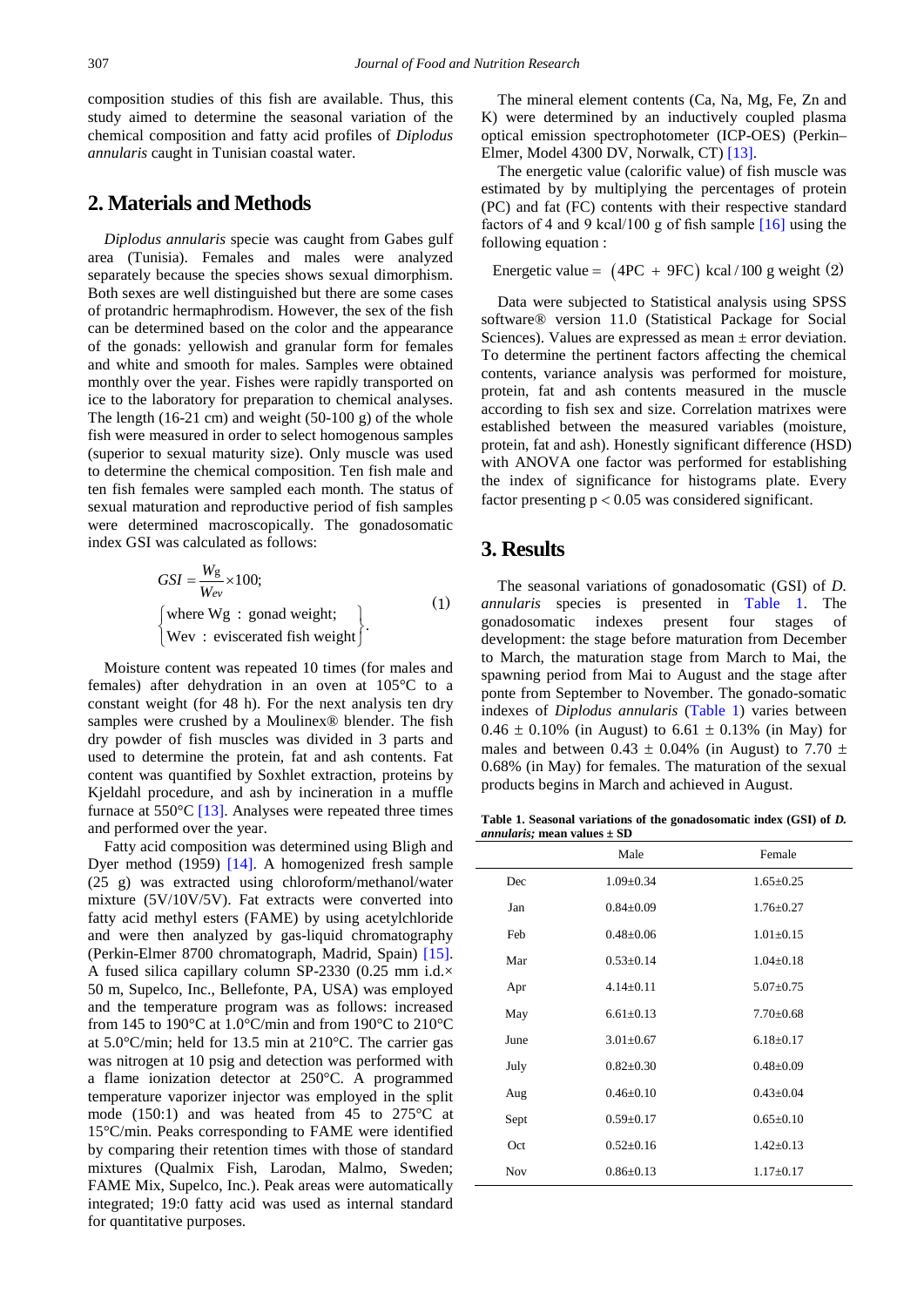Table 2. Variations of moisture, ash, total fat and crude protein contents (in g/100 g of fresh fish: mean Values ± SD.) and energetic values (in **kcal/100 g fresh fish ± SD.) of** *D. annularis***; Values followed by different small letters (a, b, c, d, e, f and g) showed significant differences at p<0.05**

<span id="page-2-0"></span>

| umerences at p $\sim$ 0.00 |                                                                                                                                                                                      |        |                     |                       |                    |                      |                      |  |
|----------------------------|--------------------------------------------------------------------------------------------------------------------------------------------------------------------------------------|--------|---------------------|-----------------------|--------------------|----------------------|----------------------|--|
| Season                     | Month                                                                                                                                                                                | Sex    | Moisture            | Ash                   | Fat                | Protein              | Energetic value      |  |
| Winter                     | December                                                                                                                                                                             | Female | $71.74 \pm 0.18c$   | $1.72 \pm 0.08a$      | $6.83 \pm 0.17e$   | $18.26 \pm 0.53$ bcd | $134.58 \pm 3.65e$   |  |
|                            |                                                                                                                                                                                      | Male   | $71.67 \pm 0.09d$   | $2.35 \pm 0.18c$      | $7.65 \pm 0.04$ fg | $18.24 \pm 0.06c$    | $141.81 \pm 0.62$ d  |  |
|                            |                                                                                                                                                                                      | Female | $70.92 + 0.52$ bc   | $1.79 \pm 0.16$ ab    | $9.00 \pm 0.17$ g  | 19.06±0.13de         | 157.30±1.98g         |  |
|                            | January                                                                                                                                                                              | Male   | $67.68 \pm 0.12$ ab | $1.85 \pm 0.16$ ab    | $10.26 \pm 0.04$ j | $18.23 \pm 0.20c$    | $165.30 \pm 1.13$ g  |  |
|                            | February                                                                                                                                                                             | Female | $69.76 + 0.19h$     | $1.96 + 0.19$ abcd    | $8.15 \pm 0.03$ f  | 18.33±0.05bcd        | $146.75 \pm 0.50$ f  |  |
|                            |                                                                                                                                                                                      | Male   | $71.53 \pm 0.65d$   | $1.99 \pm 0.02$ abc   | $7.87 \pm 0.02$ gh | $17.93 \pm 0.09c$    | 142.55±0.62de        |  |
|                            | March                                                                                                                                                                                | Female | $69.81 \pm 0.27$ b  | $2.38 \pm 0.05$ f     | $2.86 \pm 0.09$    | $21.56 \pm 0.02$ g   | 112.02±0.97b         |  |
|                            |                                                                                                                                                                                      | Male   | 76.07±0.53ef        | $2.07 \pm 0.01$ abc   | $1.60 \pm 0.02b$   | $18.34 \pm 0.16c$    | 87.84±0.83a          |  |
| Spring                     |                                                                                                                                                                                      | Female | $75.67 \pm 0.11d$   | $2.17 \pm 0.04$ cdef  | $2.33 \pm 0.06a$   | $20.16 \pm 0.23$ f   | $101.68 \pm 1.50a$   |  |
|                            | April                                                                                                                                                                                | Male   | 77.88±0.58g         | $1.70 \pm 0.04a$      | $2.65 \pm 0.04c$   | $16.48 \pm 0.17a$    | 89.85±0.88a          |  |
|                            |                                                                                                                                                                                      | Female | 78.15±0.39e         | $2.23 \pm 0.10$ def   | $3.01 \pm 0.08$ b  | $17.92 + 0.27$ bc    | $98.8 \pm 1.81a$     |  |
|                            | May                                                                                                                                                                                  | Male   | 74.87±0.74e         | $2.31 \pm 0.04c$      | $3.70 \pm 0.07$ d  | $19.17 \pm 0.07d$    | $110.06 \pm 0.93b$   |  |
|                            | June                                                                                                                                                                                 | Female | 77.69±0.63e         | $2.42 \pm 0.04$ f     | $3.65 \pm 0.26c$   | 17.39±0.13ab         | $102.42 \pm 1.93a$   |  |
|                            |                                                                                                                                                                                      | Male   | $76.38 \pm 0.69$ ef | $2.35 \pm 0.08c$      | $1.04 \pm 0.19a$   | $20.49 \pm 0.07e$    | $91.33 \pm 2.07a$    |  |
| Summer                     | July                                                                                                                                                                                 | Female | $75.54 \pm 0.25d$   | $1.98 \pm 0.08$ abcde | $5.92 \pm 0.05d$   | $16.39 \pm 0.09a$    | 118.87±0.86c         |  |
|                            |                                                                                                                                                                                      | Male   | 76.68±0.41ef        | $1.81 \pm 0.01$ ab    | $6.03 \pm 0.12e$   | $17.45 \pm 0.13b$    | $124.12 \pm 1.64c$   |  |
|                            |                                                                                                                                                                                      | Female | $66.00 \pm 0.21a$   | $2.08 \pm 0.02$ bcdef | $10.85 \pm 0.10h$  | $17.34 \pm 0.08$ ab  | $167.03 \pm 1.25h$   |  |
|                            | August                                                                                                                                                                               | Male   | $71.94 \pm 0.57$ d  | $1.95 \pm 0.01$ abc   | $9.06 \pm 0.04i$   | $17.03 \pm 0.12b$    | $149.73 \pm 0.82$ f  |  |
|                            | September                                                                                                                                                                            | Female | $64.88 \pm 0.80a$   | $1.84 \pm 0.06$ abc   | $11.96 \pm 0.10i$  | $19.58 \pm 0.05$ ef  | $185.96 \pm 0.92i$   |  |
| Autumn                     |                                                                                                                                                                                      | Male   | $66.56 \pm 0.41a$   | $2.08 \pm 0.06$ abc   | $10.73 \pm 0.20k$  | $18.03 \pm 0.06c$    | $168.69 \pm 1.69$ g  |  |
|                            | October                                                                                                                                                                              | Female | $66.41 \pm 0.60a$   | $3.92 \pm 0.09$ g     | $5.98 \pm 0.23$ d  | 18.55±0.55cde        | $128.12 \pm 1.24$ d  |  |
|                            |                                                                                                                                                                                      | Male   | 69.18 $\pm$ 0.61bc  | $4.18 \pm 0.12d$      | $8.20 \pm 0.08h$   | $18.19 \pm 0.05c$    | $146.64 \pm 1.02$ ef |  |
|                            |                                                                                                                                                                                      | Female | $71.55 \pm 0.35c$   | $2.32 \pm 0.05$ ef    | $8.57 \pm 0.09$ fg | $23.20 \pm 0.44h$    | $170.02 \pm 2.31h$   |  |
|                            | November                                                                                                                                                                             | Male   | 70.73±0.19cd        | $2.15 \pm 0.27$ bc    | $7.43 \pm 0.05$ f  | $20.11 \pm 0.07e$    | $147.35 \pm 0.78$ f  |  |
|                            | 1.0 <sub>c</sub><br>and the company of the state of the company of the state of the state of the state of the state of the state o<br>$\ldots$ 1 $\ldots$ $\alpha$ $\ldots$ $\ldots$ |        |                     |                       |                    |                      |                      |  |

**Table 3. Variance analysis of chemical contents and energetic value of** *D. annularis* **according to sexes and season**

<span id="page-2-1"></span>

| Source of variation | Parameters      | F (Fisher number) | $P$ (p-value) |
|---------------------|-----------------|-------------------|---------------|
|                     | Moisture        | 2.47              | 0.12          |
|                     | Protein         | 0.001             | 0.97          |
| <b>Sex</b>          | Fat             | 0.24              | 0.62          |
|                     | Ash             | 5.00              | 0.03          |
|                     | Energetic value | 1.27              | 0.26          |
|                     | Moisture        | 22.38             | ${<}10^{-3}$  |
|                     | Protein         | 5.63              | ${<}10^{-3}$  |
| Season              | Fat             | 31.87             | ${<}10^{-3}$  |
|                     | Ash             | 7.91              | ${<}10^{-3}$  |
|                     | Energetic value | 35.55             | ${<}10^{-3}$  |
|                     | Moisture        | 0.64              | 0.60          |
|                     | Protein         | 5.87              | 0.01          |
| $Sex \times Season$ | Fat             | 0.74              | 0.53          |
|                     | Ash             | 0.74              | 0.53          |
|                     | Energetic value | 0.44              | 0.72          |

The moisture, ash, total fat and protein contents of *D. annularis* species for both fish sexes are illustrated in [Table 2.](#page-2-0) Moisture content ranged from 66.56 (in September) to 77.88% (in April) for males and from 64.88 (in September) to 78.15% (in May) for females with significant differences (p<0.05). The highest levels, for both sexes, were found in summer. In the same time, lowest values of the fat content were observed  $(1.04\% \pm$ 0.19 and 2.33%  $\pm$  0.06, for males and females, respectively). In addition, this fish species contained low fat for period from March to June. However, high values were found in September (10.73%  $\pm$  0.20 and 11.96%  $\pm$ 0.10, for males and females, respectively) with significant differences while compared to those obtained over the year. The protein content varied from  $16.39 \pm 0.55$  (in July) to  $23.20 \pm 0.44$  (in November) for females and from 16.48±0.17 (in April) to 20.49±0.07 (in June) for males. Ash content varied also over the year; however it remained under a maximum of  $4.18\% \pm 0.12$  obtained in October for males with significant differences  $(p<0.05)$ . The period of the gonadic maturation being spread out between March and June corresponding to fish muscle with medium nutritional values (between  $87.84 \pm 0.83$  and  $124.12 \pm 1.64$  Kcal/100 g fresh fish) [\(Table 1\)](#page-1-0). However, before and after the gonadic maturation, the fish species have high nutritional values (168.69  $\pm$  1.69 and 185.96  $\pm$ 0.92 Kcal/100 g fresh fish for males and females, respectively). The variance analysis of moisture, protein, fat and ash contents according to fish sex and season factors and the fish sex  $\times$  season interaction is presented in the [Table 3.](#page-2-1) Season has a highly significant effect on moisture, protein, fat and ash contents  $(p < 10^{-3})$  while the fish sex has a significant effect on ash content ( $p = 0.03$ ). In addition, the sex-season interaction has a significant effect on protein content ( $p = 0.01$ ).

Fatty acids profiles in *D. annularis* are presented in [Table 4.](#page-3-0) The fatty acids are almost 90% of the total oil. Higher concentrations of palmitic acid (C16:0), oleic acid (C18:1), eicosapentaenoic acid (C20:5), docosahexaenoic acid (C22:6) and myristic acid (C14:0) were observed. The main fatty acids having high concentration over the year were palmitic (C16:0) acid with value varied from  $26.38\% \pm 0.1$  to  $32.79\% \pm 0.44$  (for males in spring and summer, respectively) and oleic (C18:1) acid with value varied from 26.28%  $\pm$  0.42 to 35.76%  $\pm$  0.16 (for females in winter and spring, respectively). The fatty acids with the highest percentage after these main fatty acids were C22:6, C18:0, C14:0 and C20:5 with values varied from 6.68%  $\pm$  0.01 (for males in spring) to 10.67%  $\pm$  0.1 (for females in winter), from  $6.20 \pm 0.1$  to  $9.88\% \pm 0.18$  (for females and males in spring, respectively), from 3.94%  $\pm$ 0.01 (for males in spring) to  $6.15\% \pm 0.13$  (for females and in winter) and  $1.13\% \pm 0.01$  to  $11.03\% \pm 0.01$  (for males in summer and spring, respectively), respectively. Interestingly, in the Tunisian *D. annularis*, the fatty acid profiles of muscle exhibited a dominating saturated fatty acids (SFAs) and monounsaturated fatty acids (MUFAs). Seasonal variation of SFAs in muscle varies from 41.28% (in spring) to 47.44% (in summer) for female, and between 42.43% (in spring) and 50.34% (in winter) for males. The total MUFAs varied between 34.58% (in winter) and 37.68% (in autumn) for females, and from 34.73% (in winter) to 37.58% (in summer) for males. The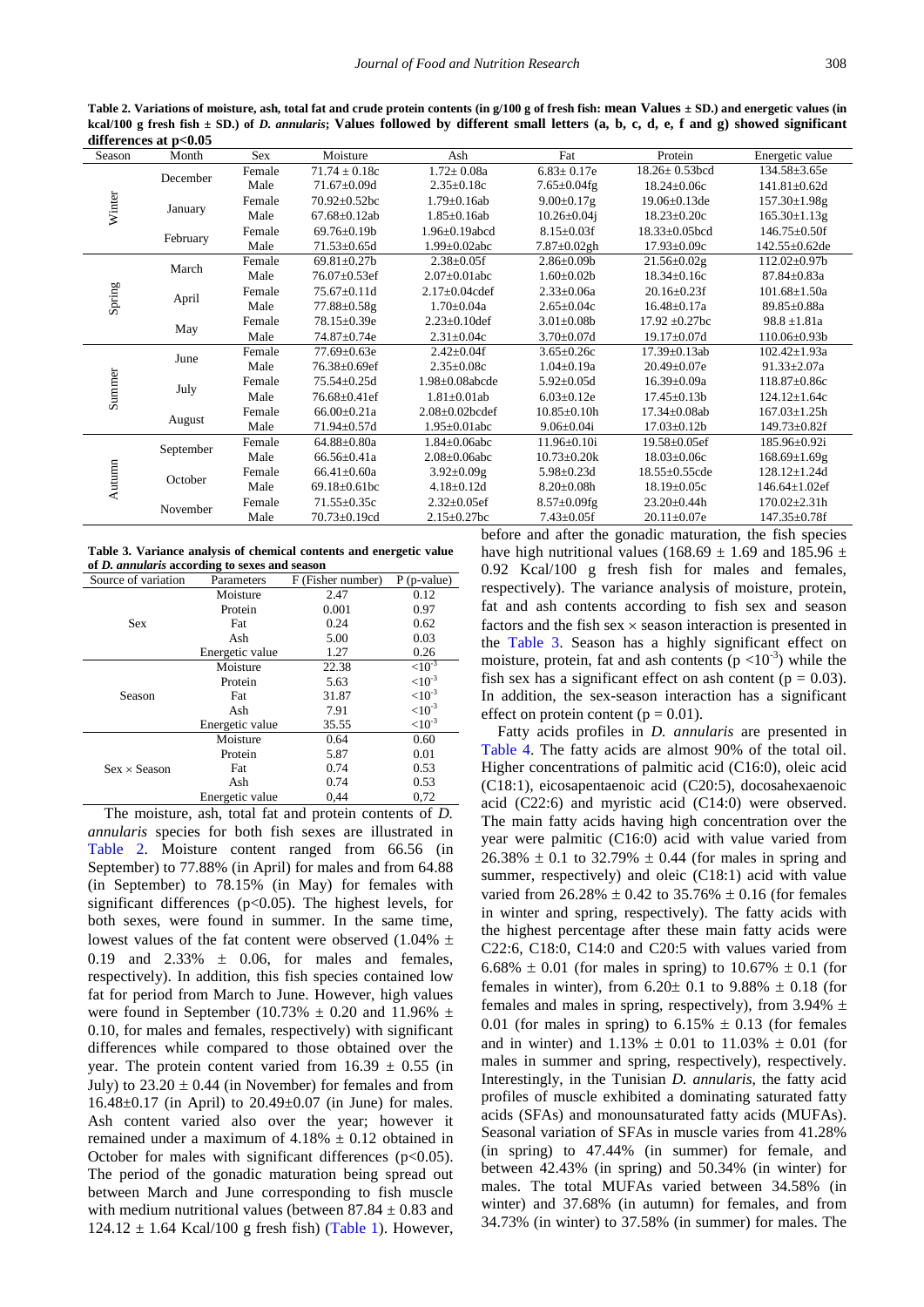total polyunsaturated fatty acids (PUFAs) varied between 16.55% (in autumn) and 21.54% (in spring) for females, and from 14.32% (in summer) to 22.24% (in spring) for males. The ω-3 fatty acids content varied between 13.27% (in summer) and 17.61% (in spring) for females and between 10.25% (in summer) and 18.04% (in spring) for males. However, the highest and the lowest values of ω-3 fatty acid content were observed in spring and in summer, respectively. In addition, high value of Σω3/Σω6 ratio was observed essentially in spring (4.29 for males and 4.48 for females). No significant effect of fish sexes was noted on individual fatty acid variations, while the season has a significant effect on palmitic acid (C16:0) content  $(p<0.05)$ .

| Table 4. Fatty acid profiles of <i>D. annularis</i> (% of total fatty acids); mean values $\pm$ SD |  |  |
|----------------------------------------------------------------------------------------------------|--|--|
|                                                                                                    |  |  |

<span id="page-3-0"></span>

|             |                        | Winter (January) |                  |                  | Spring (April)   |                  | Summer (July)    |                  | Autumn (October) |  |
|-------------|------------------------|------------------|------------------|------------------|------------------|------------------|------------------|------------------|------------------|--|
| Nature      | Fatty acids            | Male             | Female           | Male             | Female           | Male             | Female           | Male             | Female           |  |
|             | C12:0                  | $0.16 \pm 0.01$  | $0.19 \pm 0.02$  | $0.16 \pm 0.02$  | $0.27 \pm 0.05$  | $0.31 \pm 0.01$  | $0.39 \pm 0.02$  | $0.29 \pm 0.01$  | $0.21 \pm 0.01$  |  |
|             | C14:0                  | $5.27 \pm 0.11$  | $6.15 \pm 0.13$  | $3.94 \pm 0.01$  | $4.63 \pm 0.16$  | $4.87 \pm 0.01$  | $5.36 \pm 0.04$  | $4.66 \pm 0.07$  | $4.46 \pm 0.1$   |  |
| <b>SFA</b>  | C15:0                  | $2.25 \pm 0.03$  | $0.94 \pm 0.01$  | $1.30 \pm 0.01$  | $0.93 \pm 0.08$  | $0.62 \pm 0.12$  | $0.56 \pm 0.01$  | $0.96 \pm 0.01$  | $1.14 \pm 0.02$  |  |
|             | C16:0                  | $31.66 \pm 0.42$ | $29.14 \pm 0.26$ | $26.38 \pm 0.1$  | $28.39 \pm 0.5$  | 32.79±0.44       | $32.36 \pm 0.01$ | $30.23 \pm 0.41$ | $30.21 \pm 0.34$ |  |
|             | C17:0                  | $2.64 \pm 0.01$  | $0.94 \pm 0.01$  | $0.75 \pm 0.04$  | $0.85 \pm 0.01$  | $0.53 \pm 0.01$  | $0.41 \pm 0.04$  | $1.30 \pm 0.01$  | $1.68 \pm 0.02$  |  |
|             | C18:0                  | $8.35 \pm 0.05$  | $7.08 \pm 0.02$  | $9.88 \pm 0.18$  | $6.20 \pm 0.1$   | $8.96 \pm 0.01$  | $8.33 \pm 0.14$  | $8.01 \pm 0.07$  | $8.03 \pm 0.07$  |  |
|             | C14:1                  | $0.45 \pm 0.01$  | $0.42 \pm 0.01$  | $0.46 \pm 0.01$  | $0.45 \pm 0.01$  | $0.56 \pm 0.01$  | $0.49 \pm 0.01$  | $0.49 \pm 0.01$  | $0.50 \pm 0.03$  |  |
|             | C15:1                  | $1.78 \pm 0.02$  | $1.18 \pm 0.05$  | $2.29 \pm 0.1$   | $0.19 \pm 0.01$  | $0.29 \pm 0.01$  | $0.23 \pm 0.01$  | $0.32 \pm 0.01$  | $0.44 \pm 0.01$  |  |
| <b>MUFA</b> | C16:1                  | $3.80 \pm 0.01$  | $6.25 \pm 0.22$  | $4.20 \pm 0.09$  | $0.43 \pm 0.01$  | $0.78 \pm 0.01$  | $0.92 \pm 0.01$  | $0.62 \pm 0.02$  | $1.46 \pm 0.01$  |  |
|             | C17:1                  | $1.07 \pm 0.01$  | $0.44 \pm 0.01$  | $0.21 \pm 0.01$  | $0.32 \pm 0.02$  | $0.34 \pm 0.01$  | $0.32 \pm 0.01$  | $0.42 \pm 0.01$  | $0.33 \pm 0.01$  |  |
|             | C18:1                  | $27.62 \pm 0.2$  | $26.28 \pm 0.42$ | $28.15 \pm 0.31$ | $35.76 \pm 0.16$ | $35.59 \pm 0.22$ | $33.38 \pm 0.31$ | $35.59 \pm 0.61$ | $34.93 \pm 0.59$ |  |
| <b>PUFA</b> | C18:2                  | $1.88 \pm 0.05$  | $1.95 \pm 0.01$  | $0.77 \pm 0.01$  | $2.36 \pm 0.01$  | $2.51 \pm 0.01$  | $2.75 \pm 0.05$  | $1.46 \pm 0.01$  | $1.70 \pm 0.02$  |  |
|             | C18:3                  | $0.98 \pm 0.01$  | $0.91 \pm 0.01$  | $2.08 \pm 0.02$  | $1.14 \pm 0.01$  | $0.75 \pm 0.01$  | $0.79 \pm 0.01$  | $1.42 \pm 0.02$  | $0.37 \pm 0.01$  |  |
|             | C20:4                  | $0.96 \pm 0.01$  | $1.27 \pm 0.01$  | $1.34 \pm 0.01$  | $0.42 \pm 0.09$  | $0.80 \pm 0.01$  | $0.39 \pm 0.01$  | $1.21 \pm 0.012$ | $0.74 \pm 0.01$  |  |
|             | C20:5                  | $1.90 \pm 0.02$  | $5.64 \pm 0.05$  | $11.03 \pm 0.01$ | $6.74 \pm 0.01$  | $1.13 \pm 0.01$  | $4.73 \pm 0.02$  | $4.07 \pm 0.01$  | $5.15 \pm 0.23$  |  |
|             | C22:5                  | $0.34 \pm 0.01$  | $0.49 \pm 0.01$  | $0.32 \pm 0.01$  | $0.44 \pm 0.01$  | $0.42 \pm 0.01$  | $0.40 \pm 0.01$  | $0.40 \pm 0.01$  | $0.41 \pm 0.01$  |  |
|             | C22:6                  | $8.84 \pm 0.09$  | $10.67 \pm 0.1$  | $6.68 \pm 0.01$  | $10.42 \pm 0.09$ | $8.70 \pm 0.03$  | $8.13 \pm 0.09$  | $8.44 \pm 0.11$  | $8.16 \pm 0.08$  |  |
|             | $\omega$ 3             | 11.08            | 16.80            | 18.04            | 17.61            | 10.25            | 13.27            | 12.92            | 13.73            |  |
|             | $\omega$ 6             | 3.83             | 4.14             | 4.20             | 3.93             | 4.06             | 3.93             | 4.11             | 2.82             |  |
|             | $\omega$ 3/ $\omega$ 6 | 2.89             | 4.05             | 4.29             | 4.48             | 2.52             | 3.37             | 3.14             | 4.86             |  |
|             | $\Sigma$ SFA           | 50.34            | 44.46            | 42.43            | 41.28            | 48.10            | 47.44            | 45.48            | 45.75            |  |
|             | $\Sigma$ MUFA          | 34.73            | 34.58            | 35.32            | 37.17            | 37.58            | 35.35            | 37.47            | 37.68            |  |
|             | ΣPUFA                  | 14.92            | 20.94            | 22.24            | 21.54            | 14.32            | 17.20            | 17.04            | 16.55            |  |
|             | Σ MUFA/ ΣPUFA          | 2.33             | 1.65             | 1.58             | 1.72             | 2.62             | 2.05             | 2.20             | 2.27             |  |

SFA: saturated fatty acid; MUFA: monounsaturated fatty acid; PUFA: polyunsaturated fatty acid, ω– 3 FA: omega– 3 fatty acid; DHA: docosahexanoic; EPA: Eicosapentaenoic.

| Table 5. Mineral contents (Fe, Zn, K, Mg, Na and Ca) in muscle of <i>D. annularis</i> (in mg/100 g of fresh fish); means $\pm$ SD |  |  |
|-----------------------------------------------------------------------------------------------------------------------------------|--|--|
|                                                                                                                                   |  |  |

<span id="page-3-1"></span>

| Mineral element | Winter (January) |                  | Spring (April)   |                  | Summer (July)    |                  | Autumn (October) |                  |
|-----------------|------------------|------------------|------------------|------------------|------------------|------------------|------------------|------------------|
|                 | Male             | Female           | Male             | Female           | Male             | Female           | Male             | Female           |
| Fe              | $0.11 + 0.01$    | $0.11 + 0.01$    | $0.09 + 0.01$    | $0.11 + 0.01$    | $0.11 + 0.01$    | $0.10+0.01$      | $0.33 + 0.01$    | $0.32 + 0.01$    |
| Zn              | $0.24 + 0.01$    | $0.02 + 0.01$    | $0.18 + 0.01$    | $0.01 + 0.01$    | $0.31 + 0.01$    | $0.28 + 0.01$    | $0.10+0.01$      | $0.08 + 0.01$    |
| Ca              | $21.61 + 0.01$   | $18.04 + 0.01$   | $50.49 + 0.01$   | $58.42 \pm 0.01$ | $57.68 + 0.01$   | $31.23 + 0.01$   | $60.02 + 0.01$   | $42.91 + 0.01$   |
| K               | $51.19 + 0.01$   | $42.99 + 0.01$   | $35.04 + 0.01$   | $46.84 \pm 0.01$ | $22.59 + 0.01$   | $23.48 + 0.01$   | $33.63 + 0.01$   | $26.12 \pm 0.01$ |
| Mg              | $12.49 + 0.01$   | $10.17 + 0.01$   | $7.06 + 0.01$    | $7.77+0.01$      | $11.56 + 0.01$   | $8.72 \pm 0.01$  | $4.08 + 0.01$    | $4.52 + 0.01$    |
| Na              | $25.44 \pm 0.01$ | $30.38 \pm 0.01$ | $19.47 \pm 0.01$ | $24.00 \pm 0.01$ | $15.83 \pm 0.01$ | $13.38 \pm 0.01$ | $14.49 \pm 0.01$ | $14.57 \pm 0.01$ |

The mineral contents of of *D. annularis* muscle were shown in [Table 5.](#page-3-1) Values decreased from Ca to Zn as follows: Ca>K>Na > Mg > Fe > Zn, respectively. *D. annularis* is reach in potassium and calcium in all seasons. The K content varied between  $22.59 \pm 0.01$  mg/ 100 g of fresh fish in summer for males to  $51.19 \pm 0.01$  mg/ 100 g of fresh fish in winter for males. The Ca content showed the highest value in summer for males  $(57.68 \pm 0.01 \text{ mg}/$ 100 g of fresh fish) and in spring for females  $(58.42 \pm 0.01)$ mg/ 100 g of fresh fish). For Mg content, the lowest values of  $4.08 \pm 0.01$  and  $4.52 \pm 0.01$  mg/ 100 g of fresh fish respectively for males and females were observed in autumn. For Na, winter showed the highest values with 12.49 $\pm$  0.01 and 10.17  $\pm$  0.01 mg/ 100 g of fresh fish for males and females, respectively. The Fe content varied from  $0.09 \pm 0.01$  (in spring) to  $0.33 \pm 0.01$  mg/ 100 g of fresh fish (in autumn) for males. Similar values were observed for females. Generally, the season has a significant effect on the variation of Fe, Zn, Na, and Ca (p value of 0.01, 0.03, 0.04 and 0.01 respectively). However, there were no statistically significant differences for K and Mg contents ( $p > 0.05$ ).

## **4. Discussion**

According to the first part of results devoted to *D. annularis* collected from the Gulf of Gabes area (Tunisia), it can be concluded that the global chemical composition (moisture, ash, fat and protein contents) undergoes large fluctuation in response to a variety of factors. The protein content remained at high levels over the year (superior to 16 g/100 g of fresh fish). This tendency supports the reports of many studies [\[17,18\]](#page-5-9) according to which the protein content of fish changes very little with season. Recently, [\[19\]](#page-5-10) reported the same observation for the Mediterranean *Sardinella aurita* species. However, fat contents showed high variation. According to [\[20\],](#page-5-11) these changes are likely associated with the preparation for reproductive activities. It was reported that sexual maturity stage of the fish affects the fat content due to increased consumption of fat reserves during the spawning period. In addition, the fat high variation can be explained by the gonadic maturation. [\[21\]](#page-5-12) reported that breeding and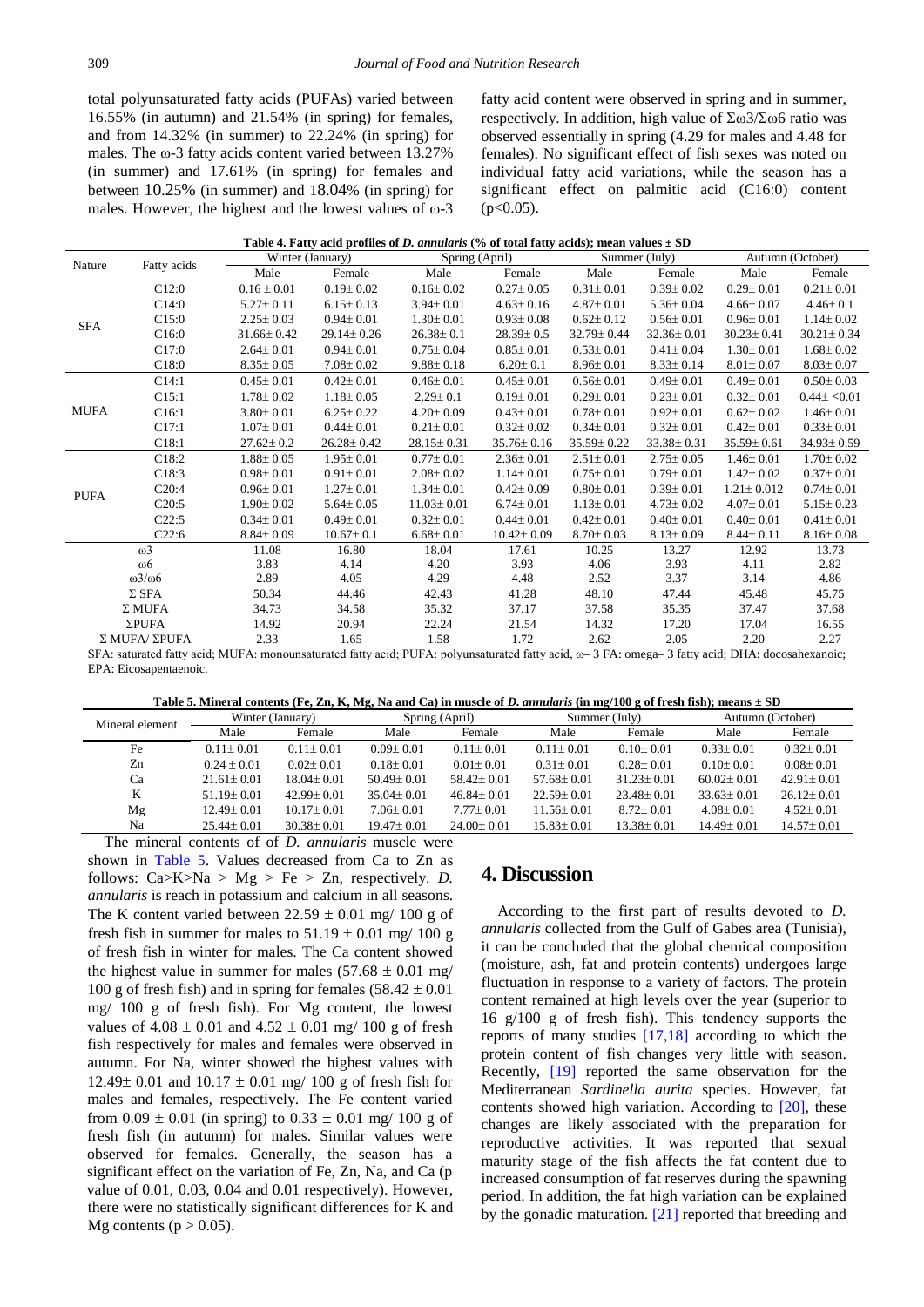during the gametogenic cycle, fishes consume protein and fat reserves located in the muscle. The variation of fat and moisture contents of *D. annularis* showed that fat content varies widely with seasons, and in inverse proportion to moisture content. It is a fact widely recognized that moisture content in pelagic fish was inversely related to fat content [\[22\].](#page-5-13) Moreover, *D. annularis* showed minimal fat contents at the spring-beginning of summer and a maximal value at the end of September- beginning of autumn. These results allow us to conclude that the reproductive strategy of the *D. annularis* can be described as conservative, because storage of protein occurs before gametogenesis, and protein seasonal changes are negatively correlated with gonad development. The composition of a particular species often appears to vary depending on fishing location and seasons, but the basic causes of composition variations are usually related to the variation in the amount and quality of food available for fish eats and the amount of movement it makes. For example, fish usually stop feeding before they spawn, and draw on their reserves of fat and protein. Again, when fish species are overcrowded, there may not be enough food to go round; intake will be low and composition will change accordingly. Reduction in a basic food resource, plankton for example, can affect the whole food chain. The nutrition of *D. annularis* is multivariate (worms, crustaceans, molluscs, echinoderms, hydrozoans and algae). It is present at variable amounts all the year, Upwelling and mixing also occurs within the storm systems of the west-wind belt. The mixing by winter storms brings nutrients to the surface; this results in plankton blooms in early summer when the sun is high over the horizon and delivers the light necessary for photosynthesis. Also, the sun warms the surface waters and provides a measure of stability, so phytoplankton is kept in sunlit surface waters, rather than being mixed downward into the dark regions. Generally, regions characterized by a succession of strong mixing alternating with warming and much sunlight yields the highest productivity. So, the fat content is higher in autumn and winter and lower in spring and summer which coincides with the period of the gonadic maturation. Therefore, the fat content varies significantly with the seasons. Furthermore, the sex has no effect on the variation of the moisture, fat and protein contents. This result is in agreement with other research [\[5\].](#page-5-0)

In the second part of this work, we analyzed the fatty acids composition of *D. annularis* lipids. Oleic acid (C18:1) was the most abundant fatty acids over year. This result is in accordance with other studies [\[23,24\].](#page-5-14) This observation was typical because oleic acid has exogenous origin and usually indicates the fish diet type. Palmitic acid (16:0) is the second major fatty acid in all seasons. Other studies on Mediterranean fish reported that this fatty acid is the most abundant  $[8,19]$ . This fatty acid was found to be the key metabolite in fish [\[25\].](#page-5-16) The fatty acids C22:6 (varies between 6.68% and 10.67%) and C18:0 (Varied between 6.20% and 9.88%) were reported to have the highest percentages after C18:1 and C16:0. These results were in accordance with those reported for other fish species [\[26,27,28\],](#page-5-17) but they were different from those showed in other studies [\[19\].](#page-5-10) For example, according to [\[8\],](#page-5-15) the second most abundant fatty acid in the anchovy and in picarel was C22:6 with value of 12.23 and 14.23%,

respectively (obtained in February). Moreover, it is very important to note that fatty acid profile differs from males to females. Saturated and monounsaturated fatty acids are the most abundant fatty acids in *D. annularis.* This result is in agreement with data reported by other studies [\[29\].](#page-5-18) Generally, SFAs and MUFAs are abundant in fish from warm or temperate regions, compared to PUFAs which show high levels in fish from cold regions [\[30\].](#page-5-19) It is also important to mention that the PUFAs have a high level over year (values varied between 15% and 22%). Interestingly, total omega-3 content of the total fatty acids (11%<ω-3<18%) was superior to *Sparus aurata* fish species belonging to the same family (0.9-8.6%) [\[31\].](#page-5-20) However, *D. annularis* oil is comparable to other commercial marine fish oils such as Atlantic mackerel, *Scomber scombrus* (about 18%). Therefore, Tunisian *D. annularis* seems to be a good source of omega-3 fatty acids recognized for their health benefits.

The analysis of the mineral content showed that Ca, K, Na and Mg were the most abundant elements, however Zn and Fe were at very low levels in *D. annularis* muscles. As reported for protein and lipid, mineral content varied with seasons. Generally, the most abundant elements are essential to cellular metabolism and present at high concentrations in biological tissues [\[32\].](#page-5-21) However, Zn and Fe at low rate are involved in enzyme activities. Thus, this fish can serve as a good source of essential elements [\[33,34\].](#page-5-22)

## **5. Conclusion**

*Diplodus annularis* species from the Gabes Gulf (Tunisia) was found to be a good source of protein and fat. The chemical composition showed a large fluctuation over the year in response to various factors: season, gonadic maturation and sex. Fat content was lower in June for males and in April for females, but higher in September for both sexes. It varies with season and gonadic maturation in inverse proportion to moisture content. The major fatty acids in *D. annularis* lipids were palmitic acid, stearic acid, oleic acid, eicosapentaenoic acid, docosahexaenoic acid and myristic. The high amounts of saturated and monounsaturated fatty acids in the screened species are almost in agreement with other studies. The high nutritional quality of this fish species indicates its importance as a source of energetic and nutritional values over the year. The significant seasonal differences observed in the mineral contents are mainly related to the fish diet but also to various environmental factors.

# **References**

- <span id="page-4-0"></span>[1] Aitken, A., Mackie, I., Merrit, J. and Windsor, M.L, "Fish Handling and Processing". Ministry of Agriculture, Fisheries and Food, Torry Research Station Edinburgh, Scotland, UK. 1982.
- [2] Simopoulos, A, "Nutritional aspects of fish," In: Luten J, Orrensen B, Oehlenschla T, Ger J (eds), *Seafood from Producer to Consumer, Integrated Approach to Quality*. London, UK: Elsevier Science. pp 589-607. 1997.
- <span id="page-4-1"></span>[3] Gonzalez, S., Flick, G.J., O'keefe, S.F., Duncan, S.E, Mclean, E. and Craig, S.R, "Composition of farmed and wild yellow perch (*Perca flavescens*)", *Journal of Food Composition and analysis,* 19. 720-726. 2006.
- [4] Haliloglu, H.I., Bayir, A., Sirkeciogil, A.N., Aras, N.M. and Atamanalp, M, "Comparison of fatty acid composition in some